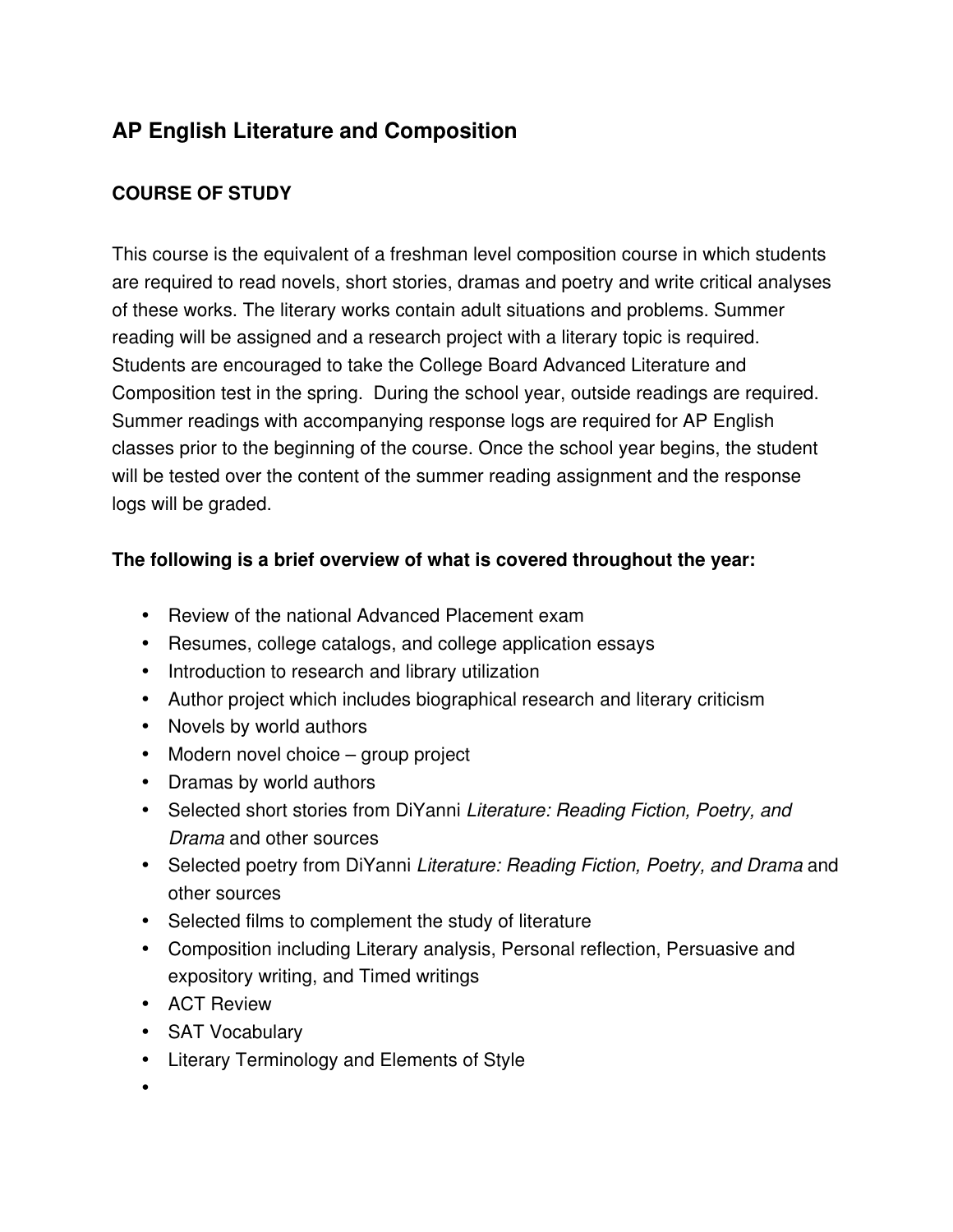## **Summer Reading Assignment**

Students are required to actively read the following titles using reader response journals prior to the beginning of the fall semester:

- *How to Read Literature Like a Professor*, Thomas C. Foster
- *Invisible Man,* Ralph Ellison
- student choice of a novel/play by a nonAmerican author (list provided)

\*the novel and author will be the focus of the research project \*\*Assignment requirements attached.

# **Required Textbook**

• ∙ *Literature: Reading Fiction, Poetry, and Drama,* Robert DiYanni

## **First Nine Weeks**

## **Introduction to the AP Exam**

#### **Duration: 1 week**

Students read, analyze, and respond to each prompt and passage from the previous year's AP exam.

- Each prompt/passage is read and discussed
- Students annotate each passage
- Annotation is used to produce a critical response essay for each prompt
- Students choose one essay for peer editing
- Students use the chosen essay to produce a final critical response essay

#### **Summer Reading** *Invisible Man* (Ralph Ellison)

#### **Duration: 2 weeks**

Students evaluate issues relating to the novel such as race, stereotype, identity, and invisibility.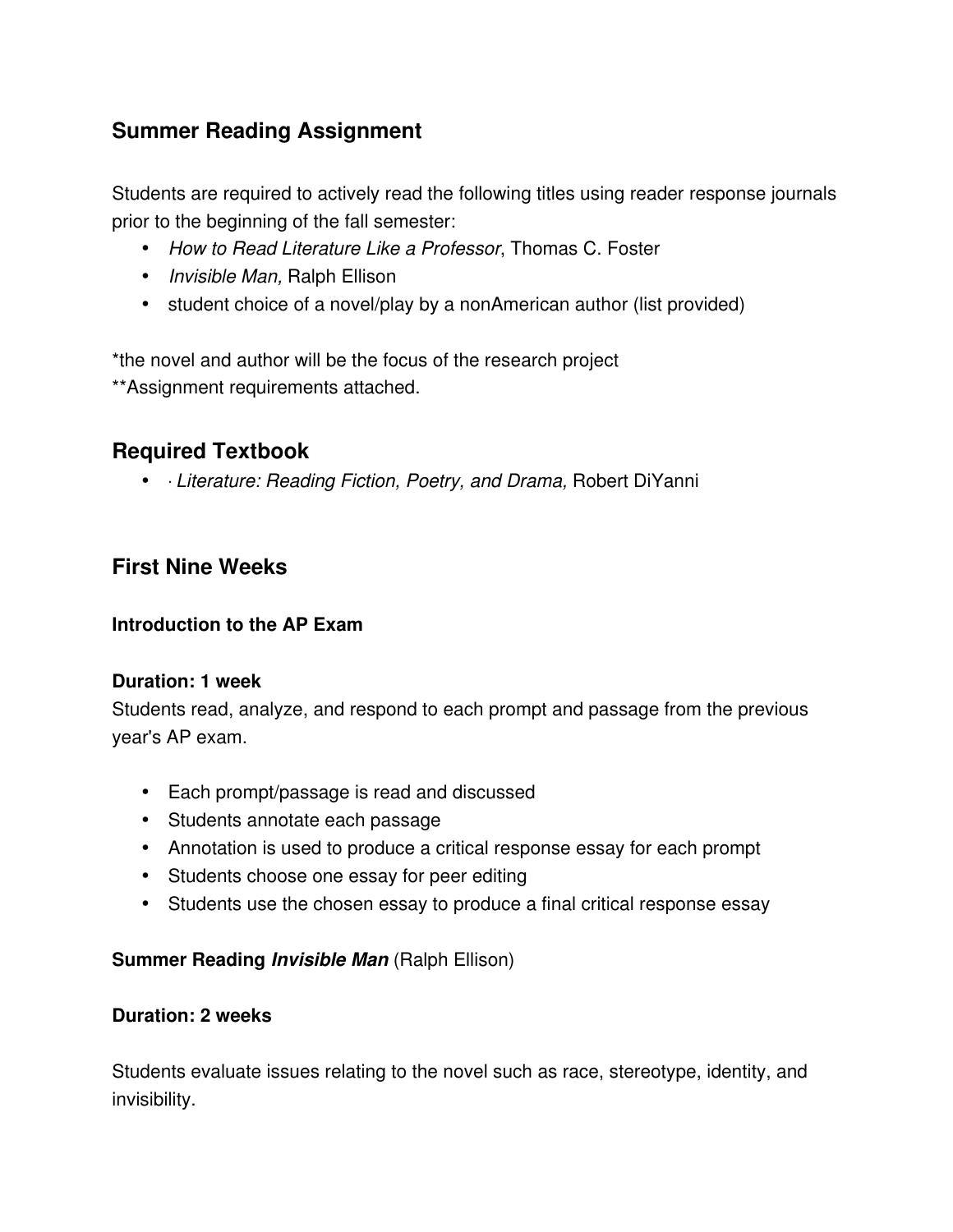- Reading check character and situational identification
- Material from *The Center for Learning* is used to prompt evaluation of issues addresses by the novel
- *Applied Practice* multiple choice test
- Timed writing over selected passage
- Graded discussion over novel and issues addressed
- Timed writing over selected passage

## **Archetypal Hero**

## **Duration: 2 weeks**

Students identify the hero's journey, and create a hero's journey of their own.

- Students take notes over a power point presentation over the elements of the hero's journey
- Students identify heroes from novels, movies, mythology, religion
- View *The Power of Myth*, a Bill Moyer interview with Joseph Campbell, author of *A Hero with a Thousand Faces*
- Identify the hero's journey from the movie *Star Wars*
- Create an essay using all the elements of the hero's journey

## **Short Story Unit**

## **Duration: 2 weeks**

Students read, analyze, and respond to selected short stories.

**\*\*** "Young Goodman Brown" (Nathaniel Hawthorne) "The Yellow Wallpaper" (Charlotte Perkins Gillman) "The Demon Lover" (Elizabeth Bowen) "Hills like White Elephants" (Ernest Hemingway) "The Drunkard" (Frank O' Connor)

• Students annotate each short story addressing diction, imagery, detail, language, and syntax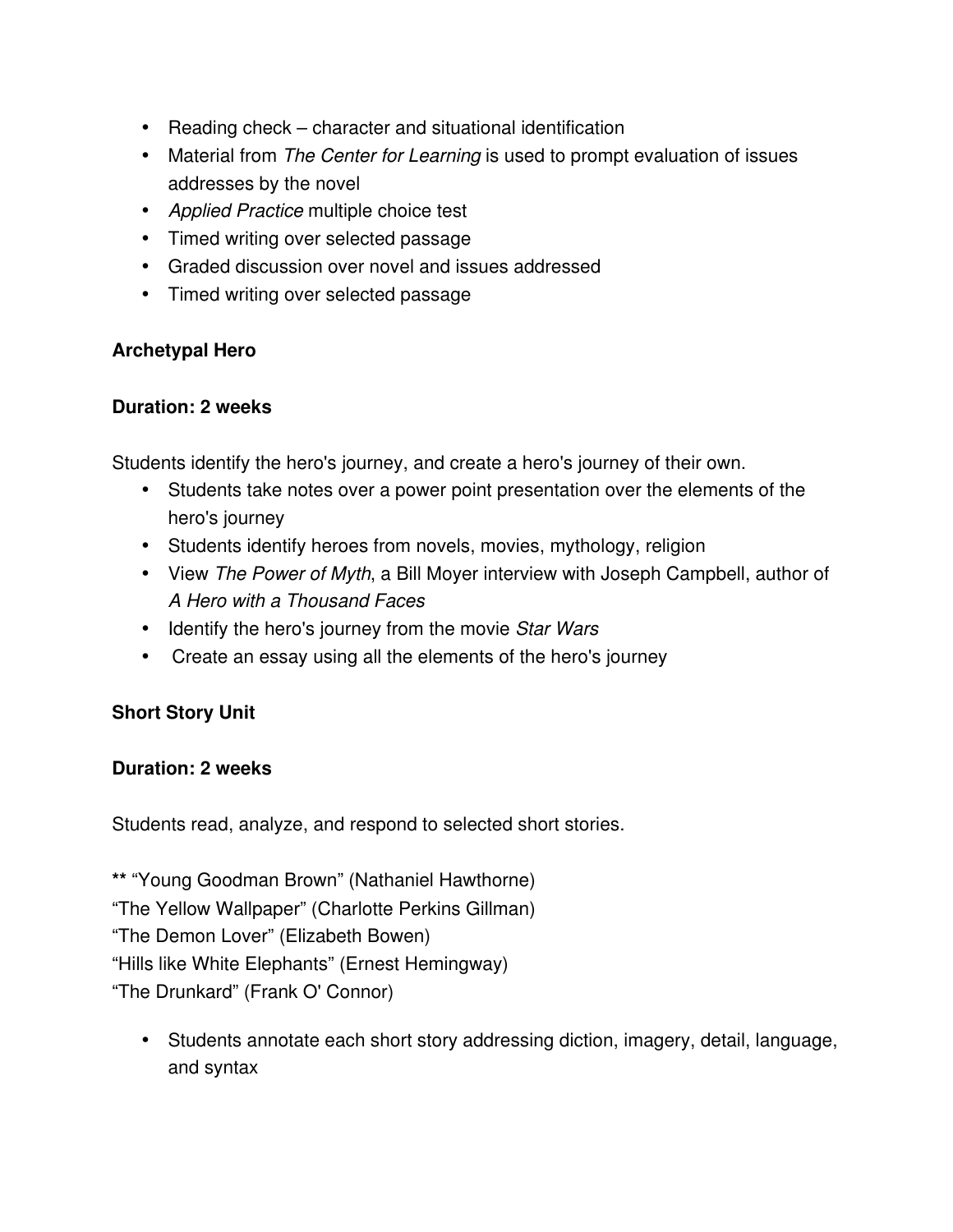- Short story elements such as plot, character, setting, point of view, and theme are applied to individual stories
- Each short story is discussed in detail using the above elements
- Students write an in class essay over the short story of their choosing
- *Applied Practice* over a selected passage from a short story multiple choice test
- Students peer edit and turn in a final draft

## **Resume and College Application Essay**

## **Duration: 1 week**

Students produce a professional resume and address several prompts appropriate for a college essay.

- Examples of professional essay are discussed
- Students produce their own resumes
- Types of questions that might appear on a college application are discussed
- Students produce a one paragraph response to several prompts
- Student and teacher discuss individually which paragraph would produce the best final essay
- Students submit a final draft

## **Review of Research Techniques**

## **Duration: 1 week**

Students read Chapter 24 from the literature text listed above entitled "Critical Theory: Approaches to the Analysis and Interpretation of Literature" and apply to their research project. Visit the University of Central Oklahoma library for library/research orientation.

- Students use critical perspectives from the text to analyze their chosen summer reading novel/play
- Apply questions from at least three of the perspectives to the summer reading and choose those perspectives that best fit the direction of research
- Attend an orientation session with the university librarian for an introduction to research materials at the university level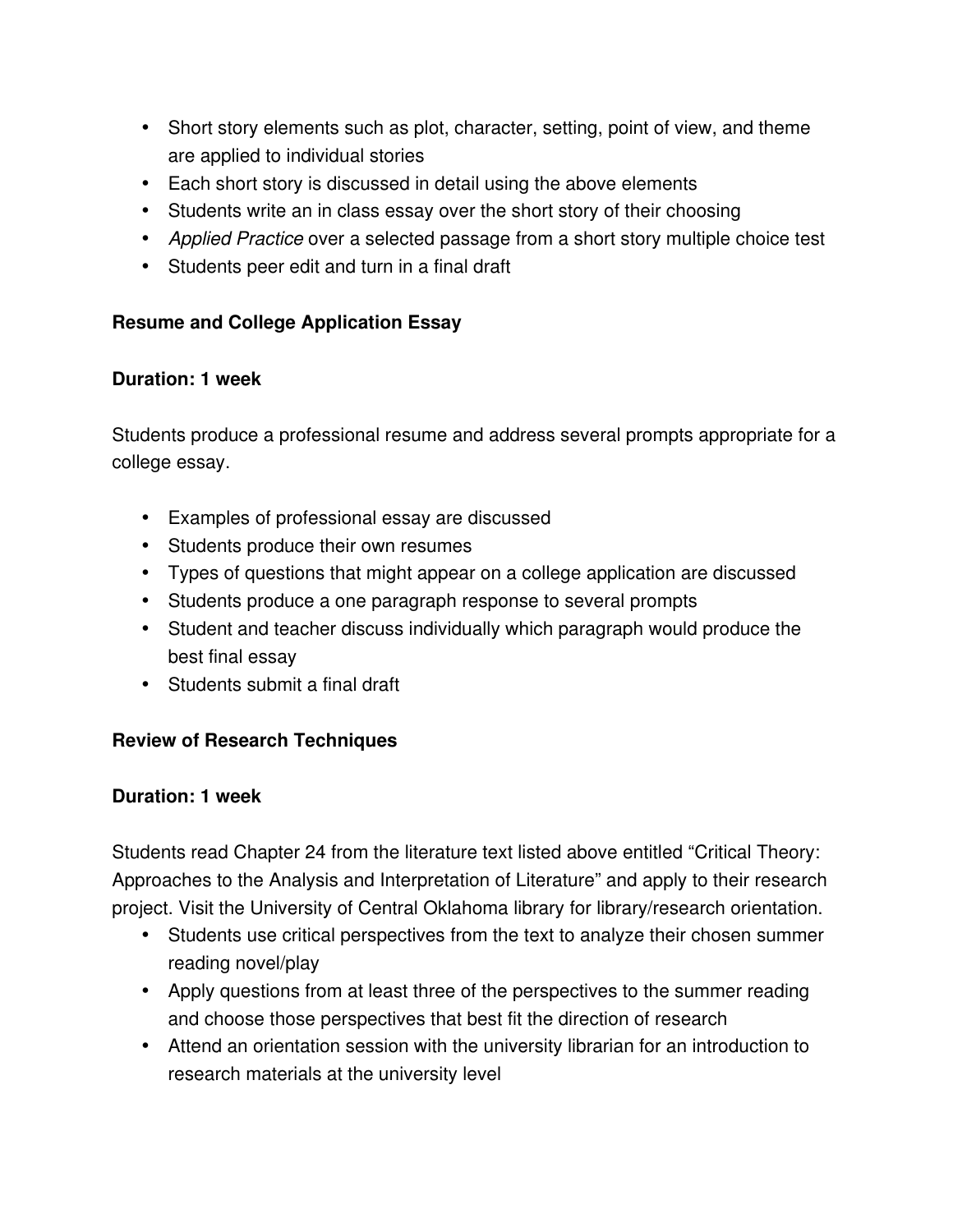## **Second Nine Weeks**

#### **Research Project Conferences**

Students sign up for one on one conferences to check the progress of the research project. Rough drafts are checked for varied vocabulary, sentence structure (including appropriate use of subordination and coordination), organization (including repetition, transition, and emphasis), detail, and rhetoric (including tone, voice, diction and sentence structure)

#### *Crime and Punishment* (Fyodor Dostoevsky)

#### **Duration: 3 weeks**

Students analyze issues related to the social and moral questions addressed in the novel.

- Reading check character and situational identification
- Material from *The Center for Learning* is used to prompt evaluation of issues addresses by the novel
- A*pplied Practice* multiple choice test
- Timed writing over selected passage
- Graded discussion over novel and issues addressed
- Timed writing over selected passage

## *Heart of Darkness* (Joseph Conrad)

#### **Duration: 2 weeks**

Students evaluate "the heart of darkness" in every man and woman as presented in the novella.

- The novella is read together as a class
- As students/teacher read aloud, the imagery created by the denseness of the language is experienced and discussed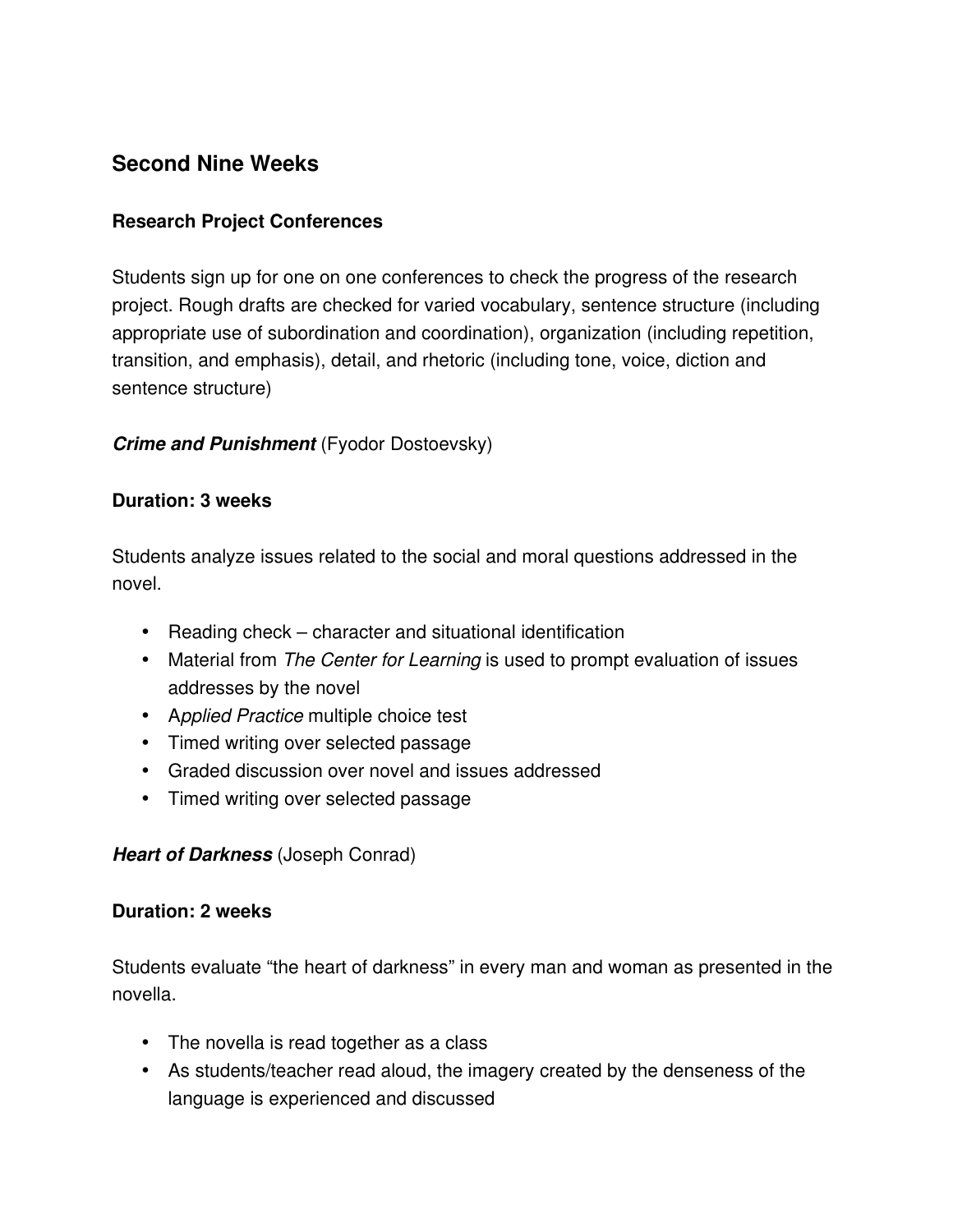- Discussion is spontaneous as students actively engage in the text
- Students are evaluated on their participation in the ongoing discussion
- Timed writing

*Macbeth* (Shakespeare)

#### **Duration: 3 weeks**

Students work as groups to interpret Shakespeare's take on the "heart of darkness".

- Students are introduced to the history behind *Macbeth*
- The "theory of equivocation" is introduced and discussed
- Students listen to an audio interpretation of the play as the teacher explains the basic plot
- Students engage the text with a set of questions that require an in depth look at the text
- Each group is assigned one act from the play to rewrite and perform for the class
- Each student must identify character elements for one character in his/her assigned act and create a puppet for that character
- Students write a persuasive essay on the guilt of either Macbeth or Lady **Macbeth**

#### **Research Project Due/Oral Presentations**

#### **Duration: 1 week**

Students give oral presentations of the information gathered for the research project.

• Evaluation of presentation skills and organization of information

## **Third Nine Weeks**

**Hamlet** (Shakespeare)

#### **Duration: 2 weeks**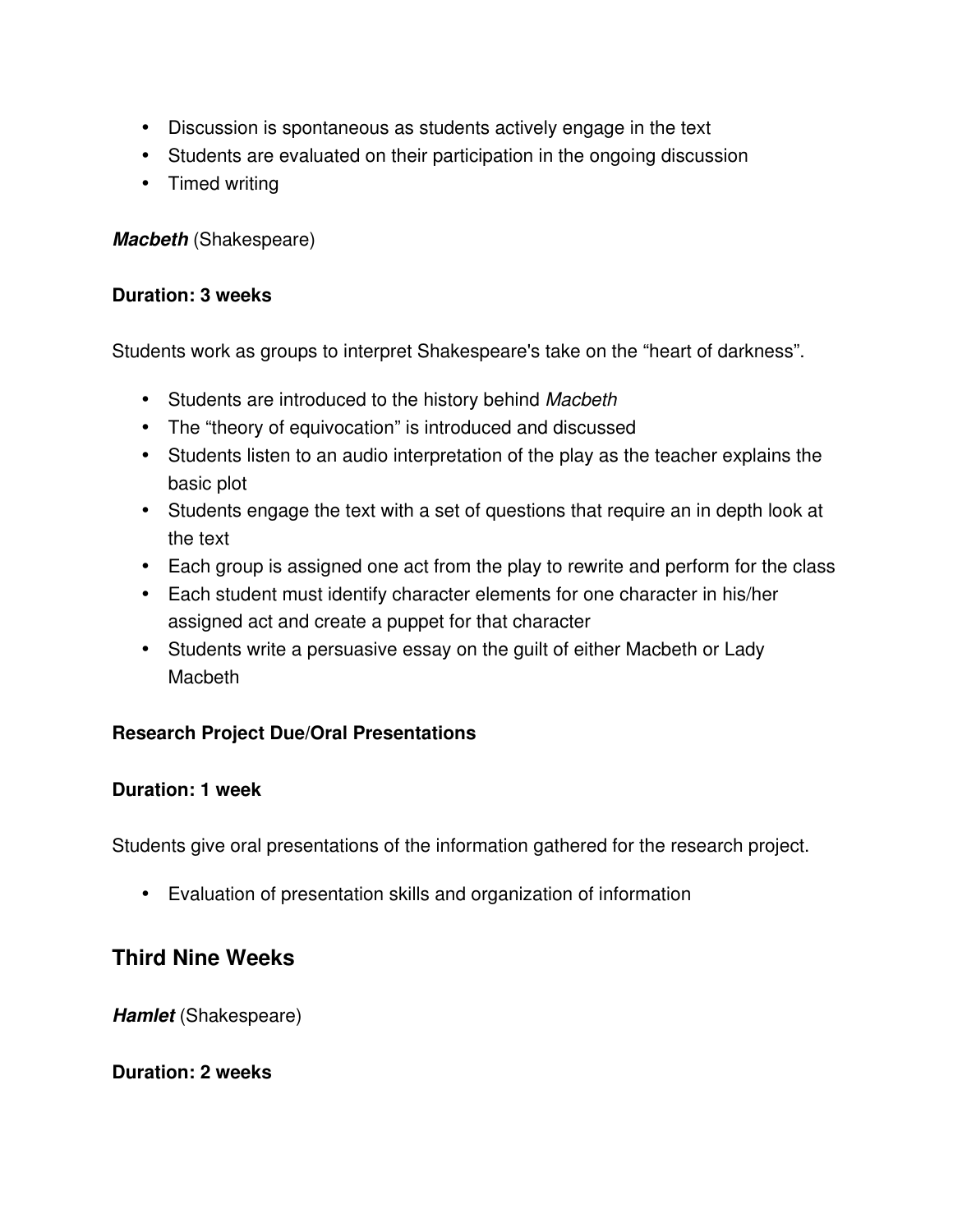Students demonstrate ability to read and interpret Shakespeare individually.

- Students answer "questions for reflection" from the DiYanni text
- Daily graded discussion of "questions for reflection"
- Timed writings over two selected passages
- Students read three critical essays on *Hamlet*/Shakespeare from the DiYanni text
- Graded discussion of critical essays
- Argumentative essay using one of the critical previously read

## *Rosencrantz and Guildenstern are Dead* (Tom Stoppard)

## **Duration: 2 weeks**

Students are introduced to the "theatre of the absurd" and view the Tom Stoppard play.

- Material from *The Center for Learning* is used for the introduction
- Discussion of "realism" in art and literature
- Students view *Rosencrantz and Guildenstern are Dead* while taking notes on the similarities/differences between *Hamlet* and *Rosencrantz and Guildenstern*
- Compare/contrast essay using parenthetical citations

## **Group Novel**

## **Duration: 2 weeks**

Students read a modern novel and work as a group on a formal presentation.

\*\* *Cold Mountain* (Charles Frazier) *Cry, the Beloved Country* (Alan Paton) *Snow Falling on Cedar* (David Guterson) *All the Pretty Horses* (Cormac McCarthy)

- Students choose from a list of novels
- Using materials from *The Center for Learning,* students discuss the novel as a group
- Each group develops a formal presentation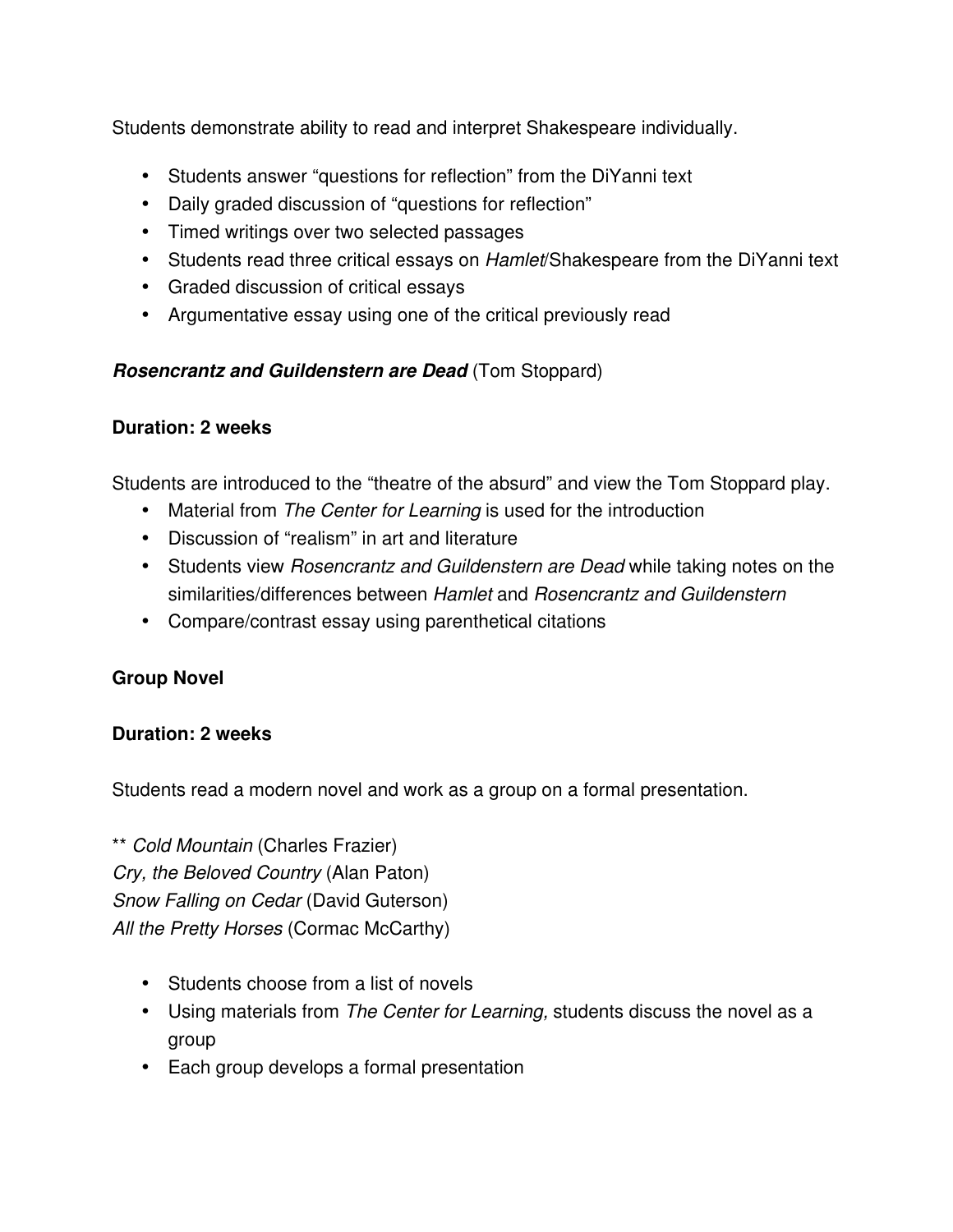- Each member is assigned a role in the development and execution of the presentation
- Evaluation includes a group and individual grade
- Timed writing over each novel

## **James Joyce**

## **Duration: 3 weeks**

Students are introduced to James Joyce and his use of "epiphany" as a literary device in the *Dubliners.* While students are reading and discussing Joyce in class, they are reading *Portrait of the Artist as a Young Man* on their own.

- Introduction to James Joyce
- View *A & E Biography: James Joyce*
- Discuss the organization of *Dubliners* (childhood, adolescence, maturity, and public life)
- Each short story is analyzed to discover the "epiphany" and how each fits into the organization of the collection using *The Center for Learning* material

\*\* "Araby" (childhood) "The Boarding House" (adolescence) "A Painful Case" (maturity) "The Dead" (public life)

- As students read *Portrait of the Artist as a Young Man,* the novel is annotated addressing "epiphany" and organization (childhood through adulthood)
- Discussion of "stream of consciousness"
- Graded discussion concerning both the *Dubliners* and *Portrait of the Artist*
- Two timed writings one passage from *Dubliners*, and one passage from *Portrait of the Artist*
- Formal essay concerning a personal "epiphany"

## **Forth Nine Weeks**

#### **AP Exam Practice and Review**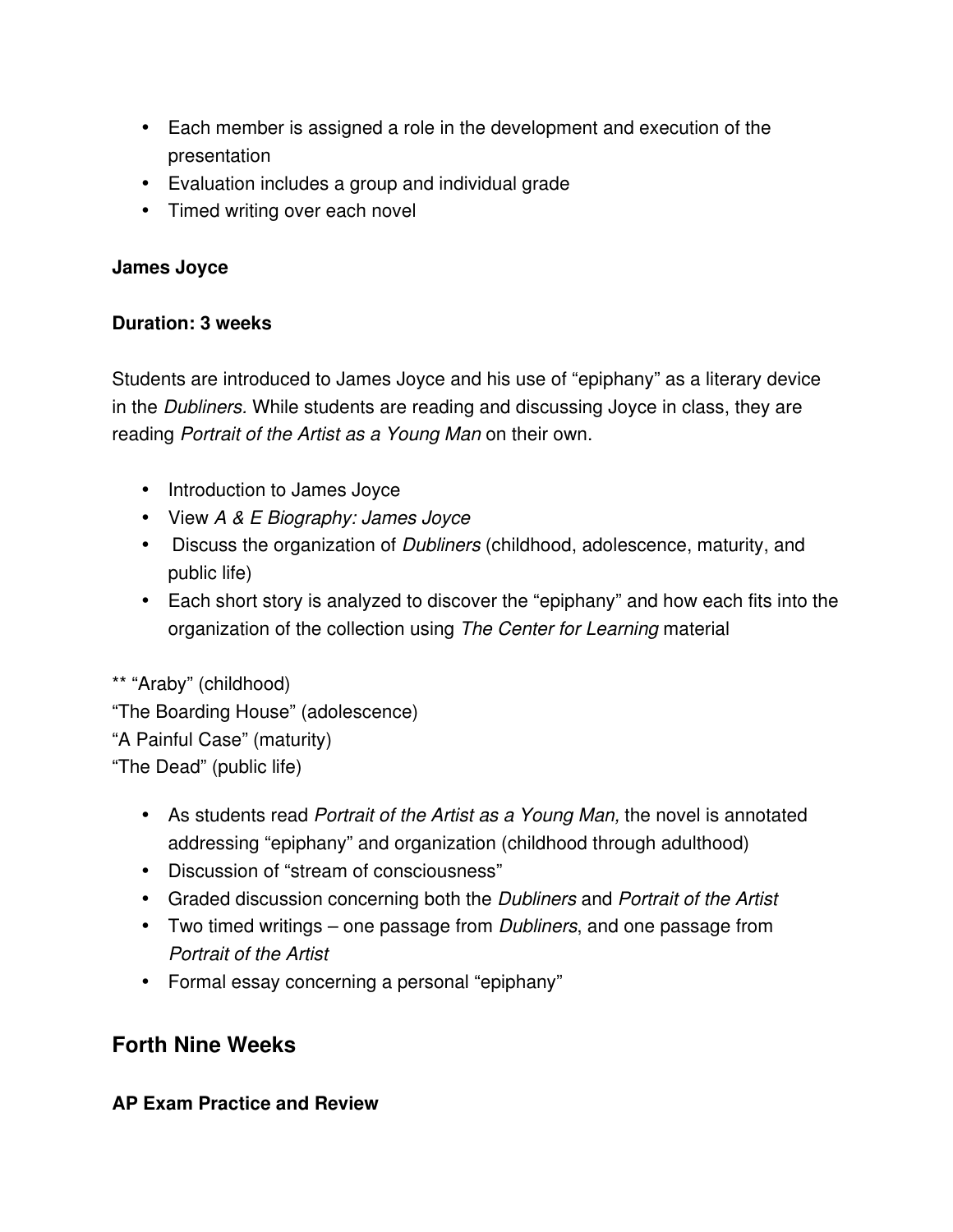## **Duration: 2 weeks**

Students review and apply concepts learned throughout the year in preparation for the Advanced Placement exam.

- Discussion and notes on tips and techniques to use on the exam
- Students list and review all novels read throughout their high school and Advanced Placement career and identify those appropriate for the open-ended question
- Students practice taking each portion of the exam in a timed environment
- Students discuss multiple choice questions in small groups, justifying their answers, before receiving the answers to the questions
- Students peer edit timed writings in order to recognize changes needed in their own timed writings

\*\* *Applied Practice* (assorted passages and multiple choice questions)

*5 Steps to a 5 on the Advanced Placement Examinations: English Literature* (Estelle Rankin, Grace Freedson)

#### **Poetry**

#### **Duration: 2 weeks**

Students learn to read, interpret, and write about poetry.

- Using the DiYanni text, students/teacher walk through the poetry section together
- Discussion on reading and interpretation
- Students discover the types of poetry (narrative and lyrical)
- Students identify the elements of poetry (voice, diction, syntax, imagery, figurative language, symbolism, sound effects, rhythm/meter, and structure)
- Small groups work on interpreting selected poems
- Each student chooses a poem (teacher authorized)
- Each poem is annotated and interpreted by the student
- Formal essay discussing the student's interpretation of the poem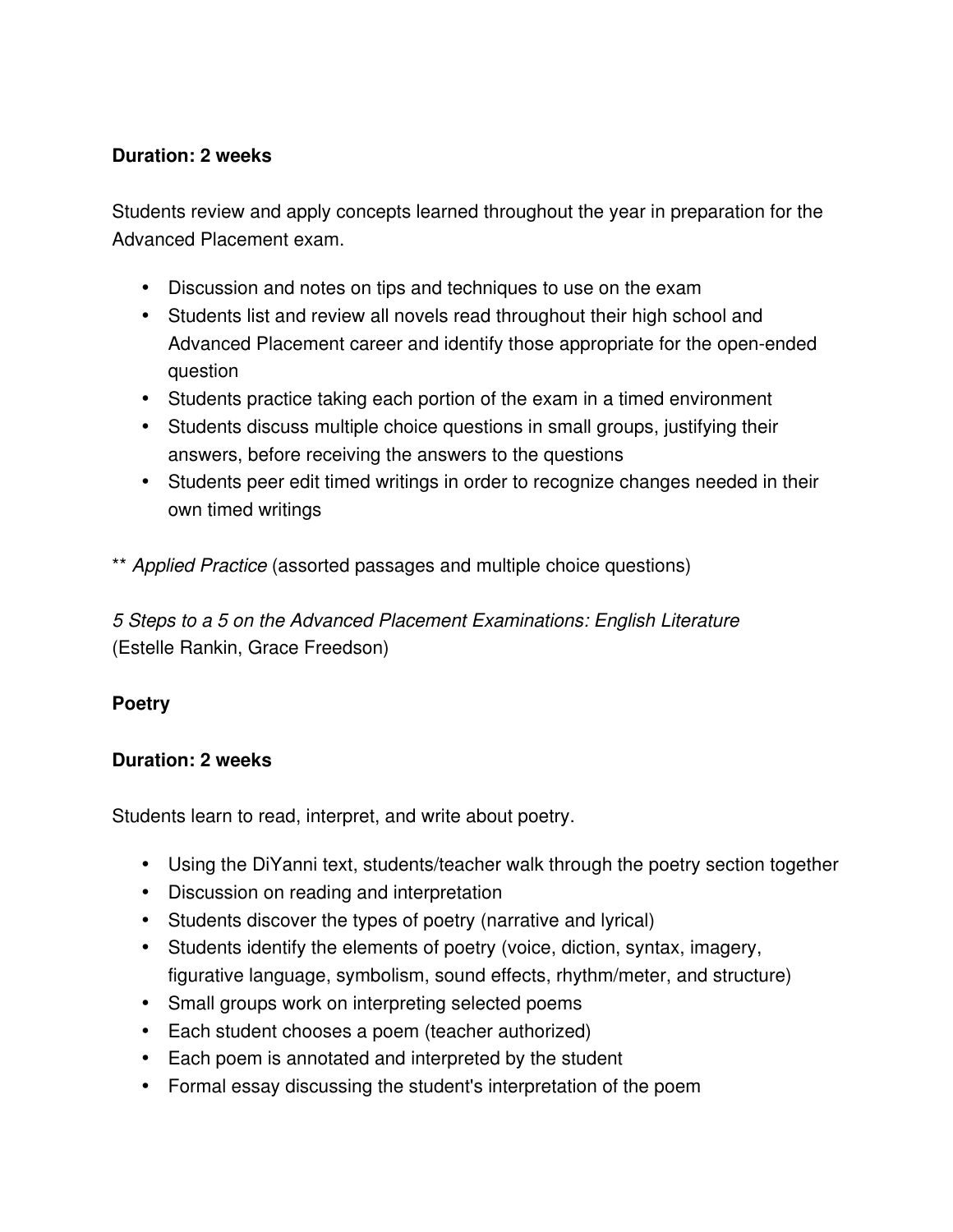• Formal presentation with visual aid

## *The Poisonwood Bible* (Barbara Kingsolver)

#### **Duration: 3 weeks**

Students revisit Joseph Conrad's *Heart of Darkness* through Barbara Kingsolver's *The Poisonwood Bible.*

- Discussion on cultural arrogance and different ideas on justice and how it applies to *Heart of Darkness*
- Students engage text by annotating and addressing issues brought up in *The Center for Learning* material
- Graded discussion on the connections between *Heart of Darkness* and *The Poisonwood Bible*
- Several multiple choice tests using *Applied Practice* questions
- Timed writing

*Siddhartha* (Herman Hesse)

#### **Duration: 2 weeks**

Students introduced to Eastern mythologies through the modern allegory *Siddhartha.*

- Students given brief biography on Herman Hesse and Siddhartha Gautama
- Students view *Religions of the World* (Vision Video)
- Buddhism and Hinduism
- Students annotate novel addressing symbolism and allusions to the lives of Herman Hesse and Siddhartha
- Graded discussion

#### **Exit Survey**

#### **Summer Reading Assignment**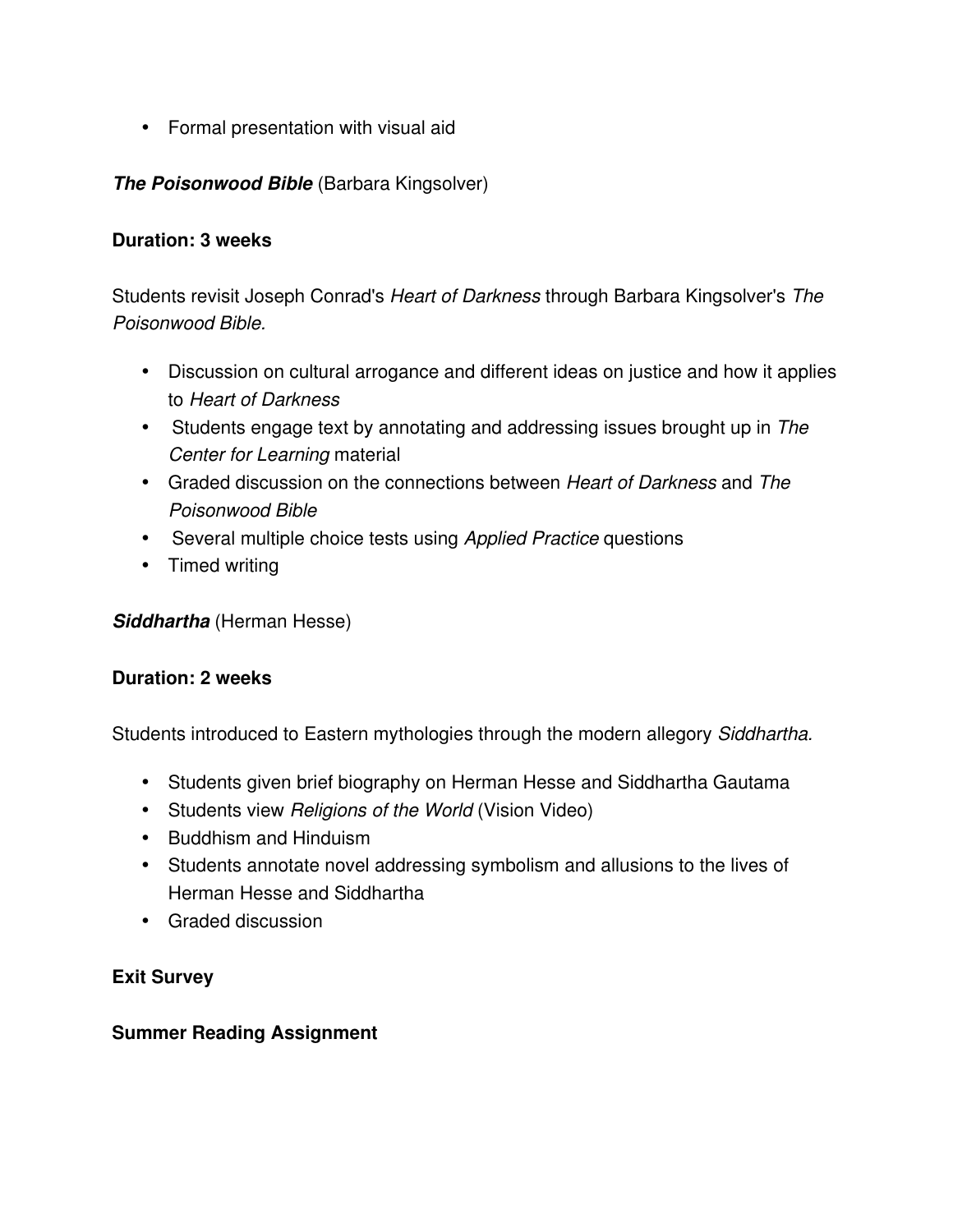AP Literature and Composition is a college course taught at the high school level, and therefore extensive reading is required. In order to be adequately prepared as the class begins in the fall, you must complete the reading below. In addition, keep a reader response journal, writing the quotes and references from the text with the page numbers on the left hand side of the page and your personal commentary on the right hand side.

## **Always use blue or black ink and your best penmanship.**

## **REQUIRED READINGS**

## (1) *How to Read Literature Like a Professor* by Thomas C. Foster

This is the ultimate cheat sheet for students: it gives you the inside scoop on how your teachers figure out all that *meaning* stuff about literature. It divides major concepts (symbols, archetype, allusion, pattern, etc.) up into small, easy-to digest chapters and relates them to movies, TV and literature. This must be read before the rest of the summer reading assignment can be started. You will not only use the concepts from Foster's book to complete your summer reading, but the concepts will be essential for the upcoming year.

## **ASSIGNMENT:**

Apply at least 3 concepts/ideas that you learned from *How to Read Literature Like a Professor* to *Invisible Man* and the novel/play of your choosing. Both essays should be 34 pages, typed, double spaced, 12 point font, Arial or Times New Roman, one inch margins.

#### **BONUS: Worth ten points on your first test!**

After you read "T he Garden Party" by Katherine Mansfield (pg. 245), do the exercise on pg. 265-266. Do not cheat! Do not look ahead! You get the bonus points for attempting it **not** for how much you get right. Just think about what you learned from reading the book and apply it to the short story. Write a page on the meaning of the story. Then, read pg. 266-277 and write another page describing how your interpretation fit the book. Respond to the students' and author's interpretations of the story.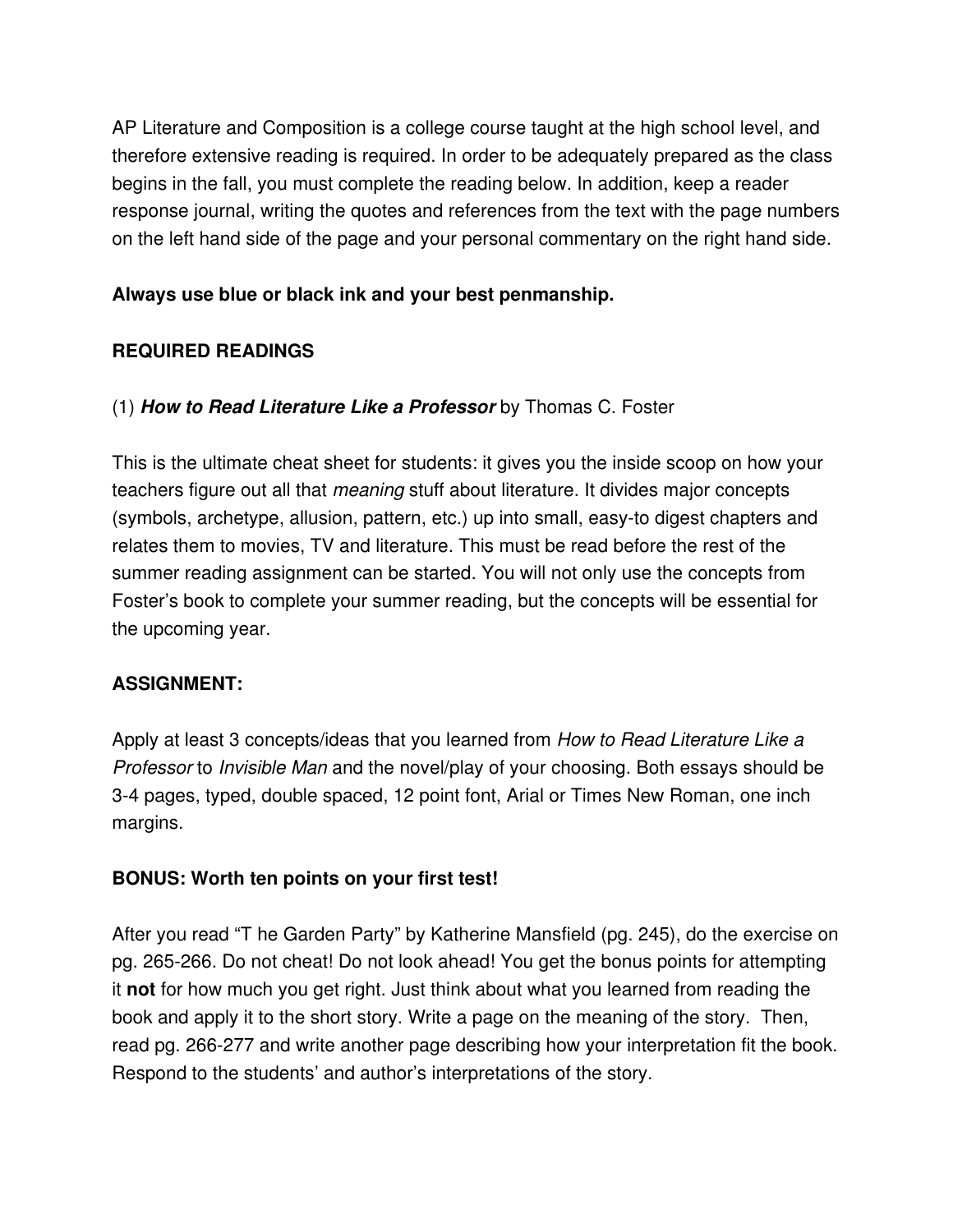## (2) *Invisible Man* by Ralph Ellison

## **ASSIGNMENT:**

Record at least 10 quotes with your commentary from the novel. Spread the quotes throughout the 25 chapters of the book. Use the concepts learned from *How to Read Like a Professor*. Commentary is to be thoughtful. Vague comments will not be considered commentary and will be deducted from your final grade.

(3) **A Fulllength play or novel** by a British, European, or other nonAmerican author from any time period

## **ASSIGNMENT:**

Record at least 10 quotes with your commentary from the play/novel. Spread the quotes throughout the play/novel. Use the concepts learned from *How to Read Like a Professor*. Commentary is to be thoughtful. Vague comments will not be considered commentary and will be deducted from your final grade.

#### **NOTE:**

This play/novel will become the subject of your major research project next fall, a project which will cover the author and critical interpretations of the work. This lengthy project will be almost entirely done outside of class and will be due in early December.

#### **SUGGESTED READINGS**

It is highly recommended that you read as much of the following books as possible in order to be prepared to intelligently discuss the allusions and themes which appear in modern literature:

#### **THE HOLY BIBLE**

The Book of Genesis The Book of Job The Song of Solomon Matthew, Mark, Luke, and John Revelations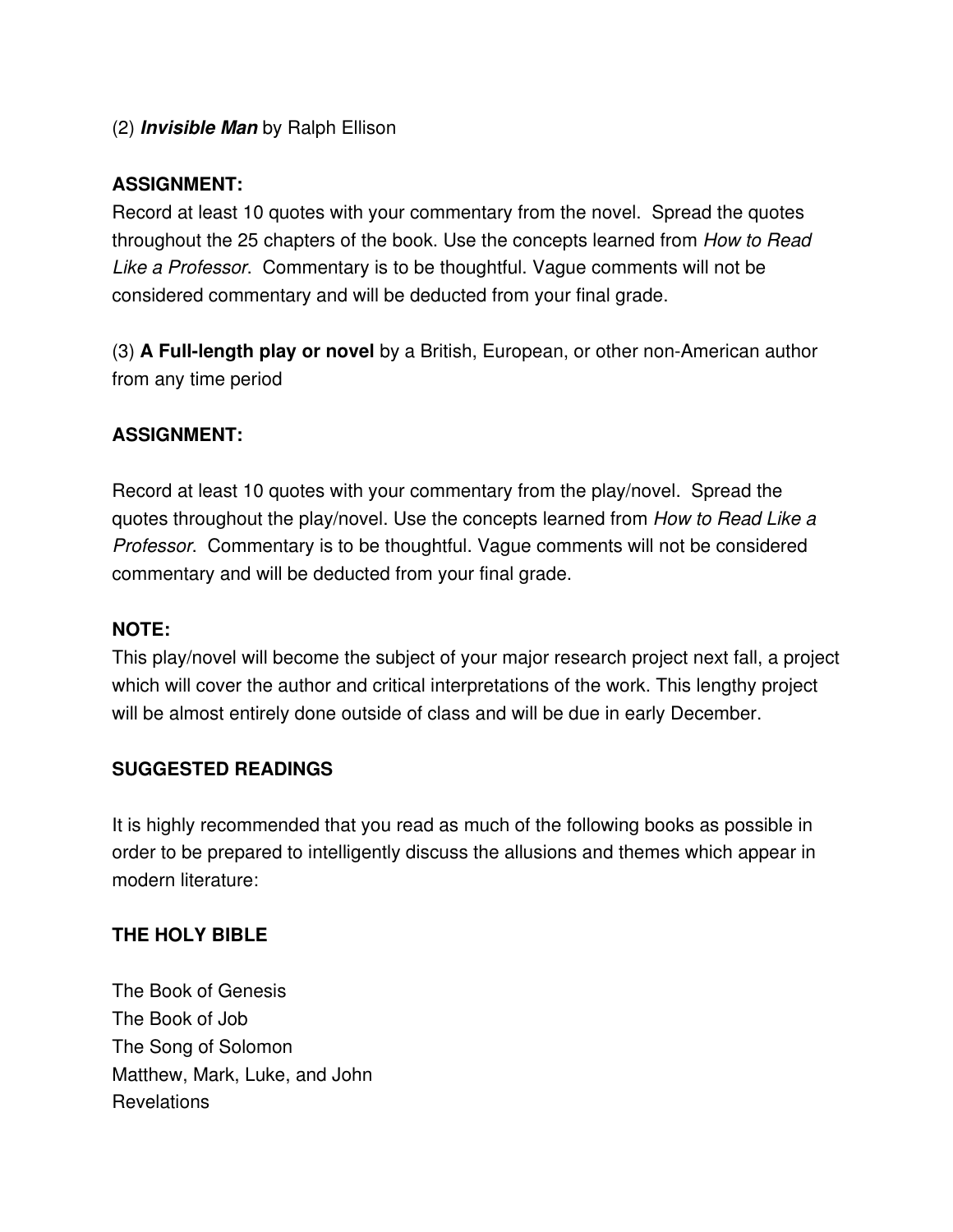Select the topic for your research project from the following list of authors and works. The work must be either a novel or a full-length play. The author must be a nonAmerican author. Your project will include research into the life, style, and influence of the author, as well as research into published analysis and criticism of the novel or play. Any selections which are not listed below must be approved in writing by the instructor, and if you change your mind, you must have permission.

#### TOPICS – WORLD AUTHORS (nonAmerican)

#### NOVELS

*Alias Grace* \*\*Margaret Atwood *\*All Quiet on the Western Front* Erich Maria Remarque *\*Anna Karenina* \*\*Leo Tolstoy *\*Bleak House* \*\*Charles Dickens *\*Brave New World* \*\*Aldous Huxley *\*Brothers Karamazov, The* \*\*Fydor Dostoevsky *\*Candide* \*\*Voltaire *\*Darkness at Noon* Arthur Koestler *\*David Copperfield* \*\*Charles Dickens *\*Doctor Zhivago* Boris Pasternak *\*Don Quixote de la Mancha* \*\*Miguel Cervantes *\*Dracula* Bram Stoker *Fall, The* \*\*Albert Camus *\*Far from the Madding Crowd* \*\*Thomas Hardy *Fathers and Sons Ivan Turgenev Forsythe Saga, The* John Galsworthy *\*Frankenstein* \*\*Mary Shelley *\*French Lieutenant's Woman, The* John Fowles *\*Great Expectations* \*\*Charles Dickens *Gulliver's Travels* \*\*Jonathan Swift *\*Handmaid's Tale, The* \*\*Margaret Atwood *House Gun, The* Nadine Gordimer *\*House of Spirits, The* \*\*Isabel Allende *\*Howard's End* \*\*E. M. Forster *\*Jane Eyre* \*\*Charlotte Bronte *\*Les Miserables* Victor Hugo *\*Lord Jim* \*\*Joseph Conrad *Love in the Time of Cholera* Gabriel Garcia Marquez *\*Madame Bovary* Gustave Flaubert *Man's Fate* Andre` Malraux *Mansfield Park* Jane Austen *Mill on the Floss, The* \*\*George Eliot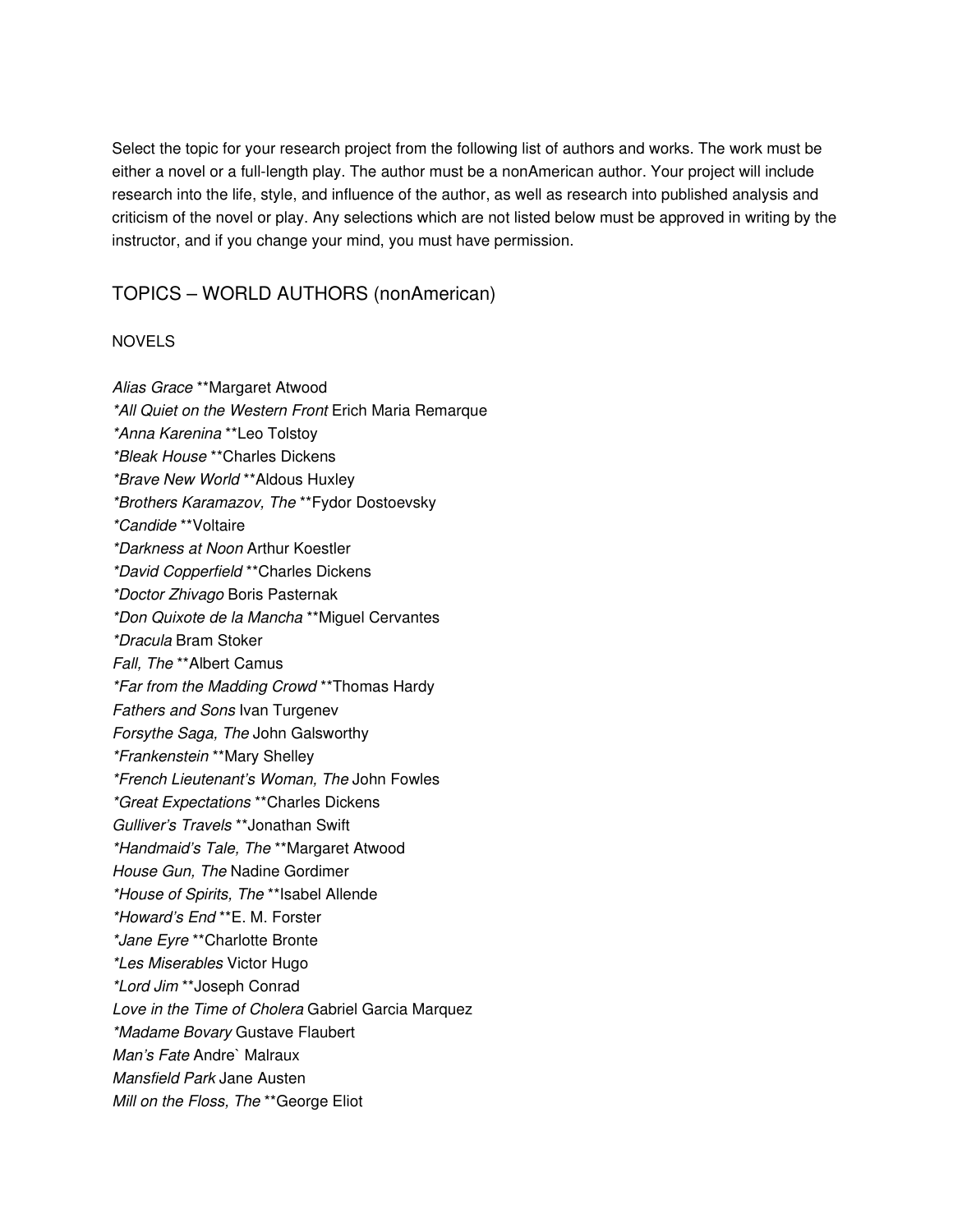*\*Moll Flanders* Daniel Defoe *\*Mrs. Dalloway* Virginia Woolf *Northanger Abbey* Jane Austen *\*Of Human Bondage* W. Somerset Maugham *\*One Day in the Life of Ivan Denisovich* Alexander Solzhenitsyn *\*One Hundred Year of Solitude* Gabriel Garcia Marquez *\*Passage to India, A* E. M. Forster *\*Plague, The* \*\*Albert Camus *\*Portrait of the Artist as a Young Man, A* James Joyce *\*Power and the Glory, The* Graham Greene *\*Return of the Native, The* \*\*Thomas Hardy *\*Room of One's Own, A* \*\*Virginia Woolf *\*Sense and Sensibility* Jane Austen *\*Silas Marner* George Eliot *\*Sons and Lovers* \*\*D. H. Lawrence *Steppenwolf* \*\*Herman Hesse *Stranger, The* \*\*Albert Camus *Stranger in a Strange Land* Robert A. Heinlein *Tale of Two Cities, A* \*\*Charles Dickens *Tess of the D` Ubervilles* Thomas Hardy *\*Things Fall Apart* Chinua Achebe *Tom Jones* Henry Fielding *\*To the Lighthouse* \*\*Virginia Woolf *Too Late the Phalarope* Alan Paton *Trail, The* \*\*Franz Kafka *\*Vanity Fair* William Thackeray *\*War and Peace* \*\*Leo Tolstoy *Way of the Flesh, The* Samuel Butler *\*Wuthering Heights* \*\*Emily Bronte

#### DRAMAS

*Blood Wedding* Federico Garcia Lorca *Cherry Orchard, The* \*\*Anton Chekov *\*Cyrano de Bergerac* Edmond Rostand *Doctor Faustus* Christopher Marlowe *\*Doll's House, The* \*\*Henrik Ibsen *\*Enemy of the People, An* \*\*Henrik Ibsen *Father, The* August Strindberg *Ghosts* Henrik Ibsen *\*Hedda Gabler* Henrik Ibsen *Importance of Being Earnest, The* Oscar Wilde *Juno and the Paycock* Sean O` Casey